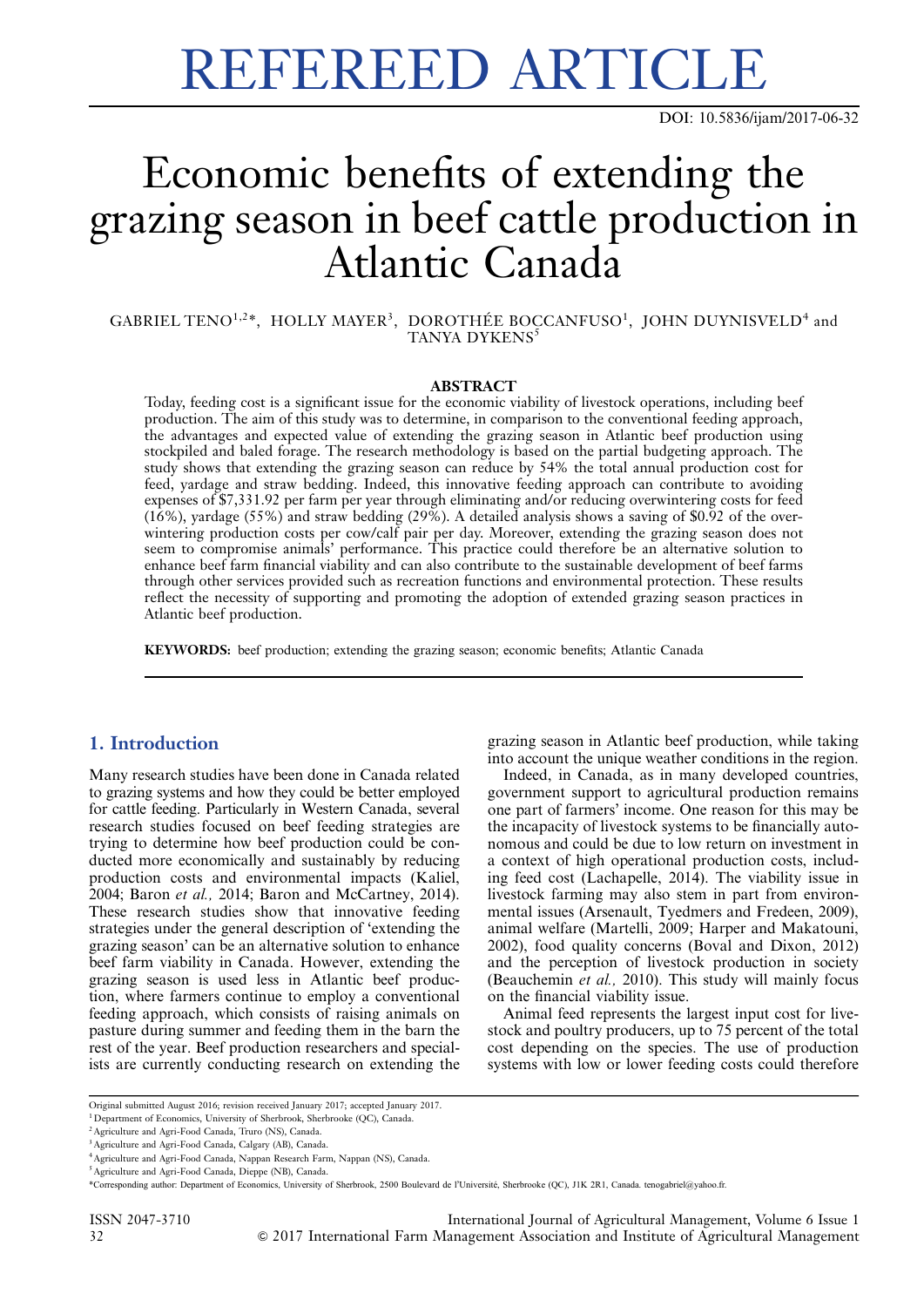contribute to improved financial viability of livestock farming. Particularly in beef cattle production, the efficient use of grazing systems with good management practices can contribute to reduced production costs and enhanced beef farm viability in Canada (Kaliel, 2004; McCartney et al., 2004). In fact, extending the grazing season in beef cattle production can eliminate feed storage and manure removal and spreading costs, reduce the use of tractors, reduce labour cost for animal feeding and improve soil fertility (Baron et al., 2014; Kaliel, 2004; McCartney et al., 2004).

This study aims to integrate economic, forage agronomy, and livestock production data to determine the economic costs and benefits of management techniques that extend the grazing season for Atlantic beef producers. In turn, this information allows us to identify which feeding system is most efficient for Atlantic beef farm viability; the efficiency of a system or a plan being its capacity to allow output at a lower cost.

# 2. Background on Approaches to Extending the Grazing Season

According to D'Souza et al. (1990), extending the grazing season is a management system in which the usual grazing season is lengthened by utilization of hay fields for pasture. It may also consist of the use of the stockpiling of perennial forages (Peterson et al., 2001). Extending the grazing season increases the number of days animals are fed on pasture and reduces the number of feeding days in the barn. This approach requires the herd manager to take early actions to identify and plan the appropriate strategies; it cannot be an impulsive decision to leave the animals grazing for a longer period of time. In Canada, the different strategies to extend the grazing season can be grouped under three main methods: stockpiled grazing; swath grazing; and bale grazing.

Stockpiled grazing is summer forage regrowth which is saved for use as fall and winter pasture. It may replace part or all of the hay, straw or silage needed for winter feeding of beef cattle and can be an important part of a cattle producer's production system (Baron and McCartney, 2014). The stockpiled grazing method requires very low inputs through elimination of costs related to harvesting of hay and reduced labour for feeding and manure handling. Stockpiled grazing is economically interesting in the sense that animals feed themselves and also spread manure themselves, which means a considerable saving on labour and machinery costs (Hamilton, 2012). However, the use of the stockpiled grazing method is limited in time, in the sense that it is not beneficial to stockpile the forage for a long period before the animals consume it. Indeed, if left for a long time before grazing, the stockpiled forage loses its nutritive quality in response to growth and emergence of fibrous elements (Perennia, 2010), and in response to rain and snowfall during

winter. Stockpiled grazing presents benefits in Atlantic Canada to extend the grazing season at low cost in a part of the year where rain and snowfall are not very frequent, usually from mid-autumn to early winter.

Swath grazing is another management practice that can be used to extend the grazing season and reduce feed, labour and manure handling costs for cattle producers. Swath grazing is practiced more commonly in Western Canada, where it is considered as the main method to extend the grazing season and reduce cattle overwintering costs (Baron et al., 2014; Baron et al., 2012). However weathering caused by late fall and winter precipitation, in conjunction with snowmelt, substantially reduces the nutritive value of swathed material (Aasen et al., 2004). For this reason, in Atlantic Canada, where rains are very common during autumn and winter, swath grazing is less suitable as a method to extend the grazing season.

Bale grazing is the practice of placing large quantities of bales out for livestock in the fall and regulating access and intake during the winter. It is also called extensive bale grazing, in contrast to intensive bale grazing which consists of feeding animals with baled forage in a confined area. If swath grazing appears to be the main method of extending the grazing season in Western Canada by reason of its productivity and nutritive value (Baron et al., 2014), bale grazing appears to be the method of choice for extending the grazing season in the Atlantic region. Indeed, in Atlantic Canada, bale grazing has the most benefits as it is mostly likely to maintain forage nutritive value during winter. The relative benefits of the three methods, in Atlantic Canada, are summarized in Table 1 below.

In general, the stockpiled grazing method is the one which requires the least inputs among the three methods, as more inputs are needed for swath and bale grazing methods to swath and harvest the forage. Compared to swath grazing, bale grazing also requires more inputs due to bale handling, during both harvest and feeding. Of the three methods, the most economical is swath grazing due to its high productivity level, followed by stockpiled grazing due to its very low input requirement.

In summary, bale grazing and stockpiled grazing have complementary benefits in Atlantic Canada. Bale grazing is mostly likely to provide feed with good nutritive value to the animals. Stockpiled grazing's main benefit is its lower cost during mid-autumn to early winter. The combination of these two extended grazing approaches appears to be a good way to extend the grazing season in Atlantic Canada. For this study, as shown in the following schema [\(Figure 1\)](#page-2-0), extending the grazing season with stockpiled and baled forages is considered the alternate beef feeding plan in Atlantic Canada. This study will compare this alternate feeding plan to the conventional feeding plan in the study area and will determine the most economically beneficial plan for beef farmers in Atlantic Canada.

Table 1: Benefits of extended grazing season methods in Atlantic Canada

| <b>Stockpiled grazing Benefits</b> |                 |                 | <b>Swath grazing Benefits</b> |              |                 | <b>Bale Grazing Benefits</b> |              |                   |
|------------------------------------|-----------------|-----------------|-------------------------------|--------------|-----------------|------------------------------|--------------|-------------------|
| Inputs                             | Productivity    | Nutritive value | Inputs                        | Productivity | Nutritive value | Inputs                       | Productivity | Nutritive value l |
| $^{+++}$                           | $^{\mathrm{+}}$ | $^{++}$         | $^{\mathrm{+}}$               | $^{+++}$     |                 |                              | $^{++}$      | $^{\mathrm{+++}}$ |

 $+$  = least benefits:  $++$  = mean benefits:  $++$  = most benefits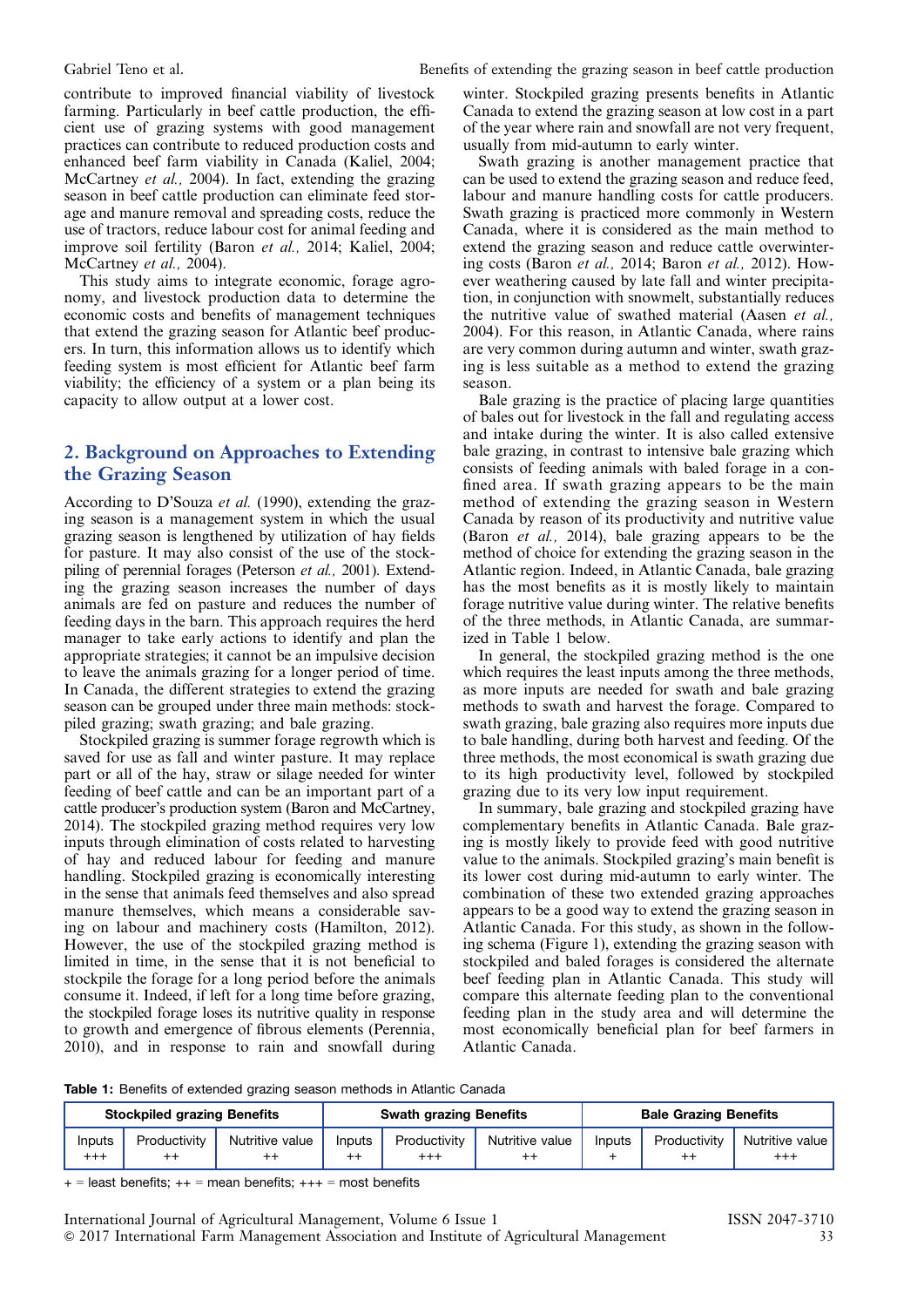<span id="page-2-0"></span>Benefits of extending the grazing season in beef cattle production Gabriel Teno et al.



Figure 1: Schema for extending the grazing season for beef production in Atlantic Canada

# 3. Methodology

The research methodology is based on the partial budgeting approach. Partial budgeting is an economic analysis approach to farm management which aims to estimate the change that will occur in farm profit or loss from some change in the farm plan by considering only those items of income and expense that change (Boehlje and Eidman, 1984). A partial budgeting approach does not calculate the total income and total expense for each of two plans, but considers only the changes that can create profit or loss for farmers. Partial budgeting is particularly useful in analysing relatively small changes in the farming system, such as changes in the feeding plan, the purchase of a piece of equipment to replace hiring a custom operator, participation in a government program, or a change in production planning (Boehlje and Eidman, 1984).

This study focuses on production costs only, so the analysis will be a 'partial budgeting of production costs'. The analysis will consist of estimating the change that will occur in farm profit by considering only those expense items that change. It is assumed that incomes are equal for the two feeding plans. The two feeding plans refer to a plan based on extending the grazing season (Figure 1) and a plan based on the common feeding approach followed by Atlantic beef farmers. The idea is to characterise, through a case study, the use of extending the grazing season in Atlantic beef production by comparing it to the common beef feeding approach in the study area. Financial data used were obtained from estimates of farm production costs in Atlantic Canada (Jones, 2011; 2013; PEI Cattle Producers, 2013) and from studies carried out in western Canada (Saskatchewan Forage Council, 2011; Manitoba Agriculture Food and Rural Development, 2015) when data for Atlantic Canada was not available.

In addition to the partial budgeting of farm production costs, the animals' performance is also analysed under extended grazing season practices in Atlantic Canada. The data used to calculate animal performance comes from the Nappan Research Farm (NRF), one of Agriculture and Agri-Food Canada's research facilities specialising in beef production research in the Atlantic region. Because extending the grazing season is not yet well developed in the Atlantic region, the idea is to verify that this feeding approach does not compromise animals' performance. This calculation will also contribute to verifying the validity of the assumption that the two feeding plans should result in the same incomes. Indeed, the use of extending the grazing season in Western Canada has proven successful in terms of output compared to conventional practices (Kelln et al., 2011; Baron et al., 2014; McCartney et al., 2004).

# 4. Results

#### Partial Budgeting of Beef Farm Production Costs in Atlantic Canada

In order to determine the value of reduced and/or additional expenses, an Excel spreadsheet was used for an annual partial modelling of beef farm production costs ([Table 2\)](#page-3-0). This partial modelling considers the two feeding plans discussed above. The conventional feeding approach represents the base plan; the extended grazing season feeding plan represents the alternate plan.

The modelling approach is based on a farm with 40 cow/calf pairs and 40.5 ha (100 acres) of farmland, including 24.3 ha for pasture (grazing) and 16.2 ha for forage hay production. These values correspond to the mean values in the study area (Jones, 2013). The 'parameters per cow/calf' are expressed per year except yardage cost which is expressed per day. The modelling strategy considers four components for each feeding plan: herd characteristics; feeding periods; production costs; and other costs. The effective cost of different items for each feeding period is estimated from published data for the region, and published data for western Canada where data for Atlantic Canada is unavailable.

The herd characteristics component includes stocking rate, carrying capacity, number of cow/calf pairs, available hectares (ha) for pasture and available hectares for hay production. Stocking rate is defined as the number of animal units per 0.405 ha over a given period of time, while the carrying capacity is the maximum long-term stocking rate possible without detrimental effects on the land resource (Mark and Matthew, 2007). For this study the stocking rate is represented as the number of ha utilized by one cow/calf pair to facilitate calculations, as most cost of production parameters are expressed in dollars per unit of area utilized. The stocking rate corresponds to 0.607 ha of pasture per cow/calf pair and 0.405 ha of produced hay per cow/calf pair when they are not grazing. The carrying capacity is assumed to be the same as the stocking rate in the calculations.

The feeding periods are subdivided according to each feeding plan. For the extended grazing season feeding plan, the feeding year is subdivided into three periods: 165 days of extensive stockpiled grazing from mid-May to the end of October; 75 days of winter feeding on intensive stockpiled grazing from November to mid-January; and 125 days of winter feeding on bale grazing from mid-January to mid-May (Figure 1). This subdivision of feeding periods takes into consideration Atlantic weather conditions and the possibility to capitalise on extended grazing season approaches for winter feeding. For the conventional feeding plan, the feeding year is subdivided into two periods: 165 days extensive stockpiled grazing from mid-May to the end of October; and 200 days of barn feeding with baled hay from November to mid-May. As the summer period has the same characteristics for the two feeding plans, it has not been considered in the analysis as it does not bring any change in the comparison of costs for the two plans.

The production costs component refers to feed, yardage and straw bedding costs associated with the different feeding periods for each feeding plan. In general, farm production costs can be classified as direct and indirect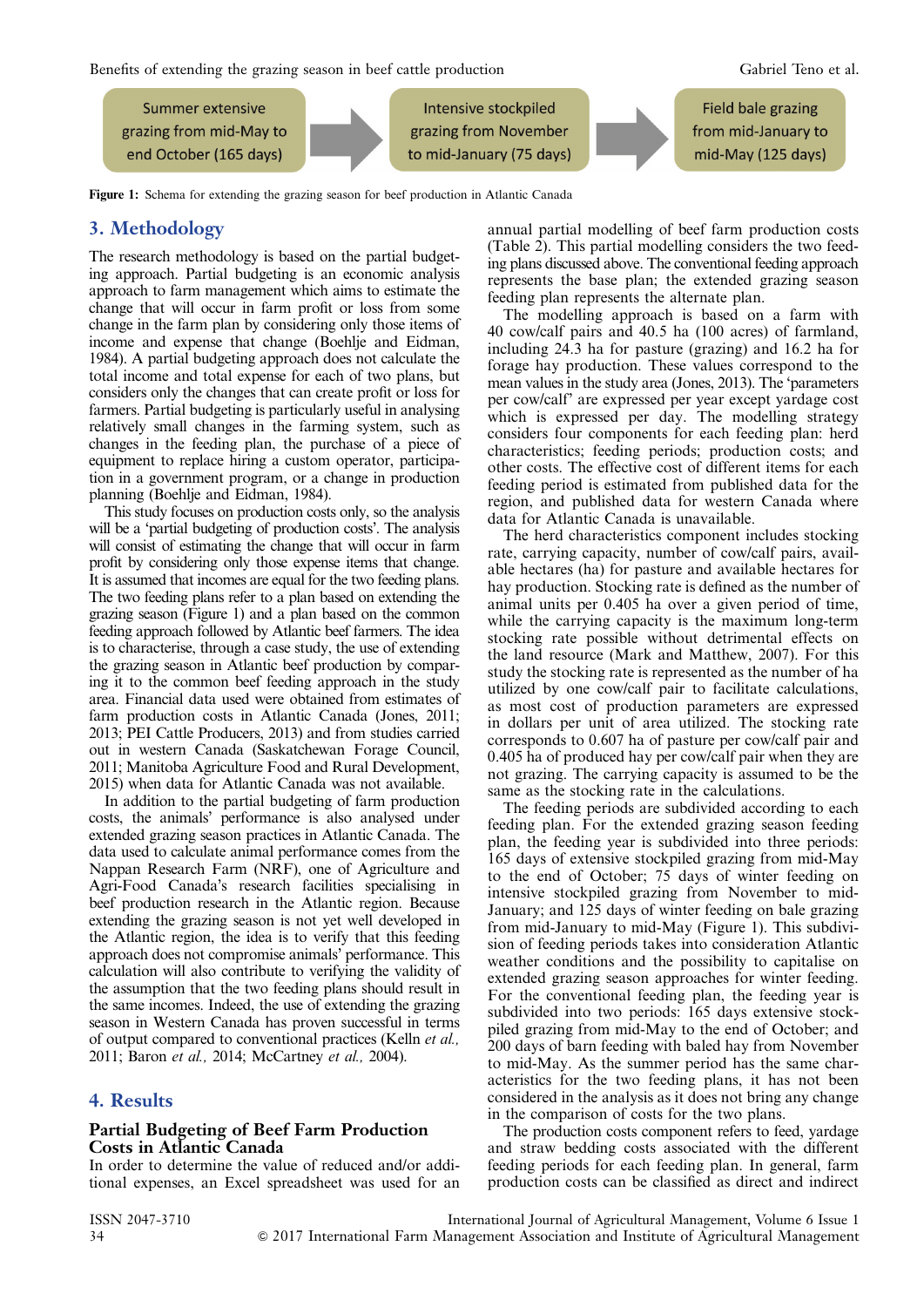<span id="page-3-0"></span>Table 2: Annual partial modeling of annual beef farm production costs for two feeding plans in Atlantic Canada

| <b>Components</b>                                         |                                                        |                                                                                                       | <b>Parameter</b><br>per cow/calf                                                             | <b>Conventional</b><br>feeding plan                          | <b>Extended grazing</b><br>season feeding plan                             |  |
|-----------------------------------------------------------|--------------------------------------------------------|-------------------------------------------------------------------------------------------------------|----------------------------------------------------------------------------------------------|--------------------------------------------------------------|----------------------------------------------------------------------------|--|
| Herd<br><b>Characteristics</b>                            | Stocking<br>rate                                       |                                                                                                       |                                                                                              | 0.607ha/pair                                                 | 0.607 ha/pair                                                              |  |
|                                                           | Carrying capacity                                      |                                                                                                       |                                                                                              | 0.607ha/pair                                                 | 0.607 ha/pair                                                              |  |
|                                                           | Number of cow/calf pairs<br>Surface for pasture        |                                                                                                       |                                                                                              | 40                                                           | 40                                                                         |  |
|                                                           |                                                        |                                                                                                       | $0.607$ ha                                                                                   | 24.3 ha                                                      | 24.3 ha                                                                    |  |
|                                                           | forage                                                 | Surface for production of hay or baled hay                                                            | $0.405$ ha                                                                                   | 16.2 ha                                                      | 16.2 ha                                                                    |  |
| Feeding<br><b>Periods</b>                                 | Summer pasture days                                    |                                                                                                       |                                                                                              | 165                                                          | 165                                                                        |  |
|                                                           |                                                        | Winter pasture days on stockpiled grazing                                                             |                                                                                              | 0                                                            | 75                                                                         |  |
|                                                           |                                                        | Winter pasture days on bale grazing                                                                   |                                                                                              | 0                                                            | 125                                                                        |  |
|                                                           | Total of pasture days                                  |                                                                                                       |                                                                                              | 165                                                          | 365                                                                        |  |
|                                                           | Number of days in barn                                 |                                                                                                       |                                                                                              | 200                                                          | $\Omega$                                                                   |  |
|                                                           | Total feeding days                                     |                                                                                                       | 365                                                                                          | 365                                                          | 365                                                                        |  |
| <b>Production</b><br>Costs                                | <b>Stockpiled</b><br>Grazing<br><b>Bale</b><br>Grazing | Pasture cost<br>Salt and Mineral<br>Yardage cost<br>Bale hay cost<br>Salt and Mineral<br>Yardage cost | \$120.00<br>\$25.00<br>\$0.36<br>\$282.00<br>\$25.00<br>\$0.40                               |                                                              | \$986.30<br>\$205.48<br>\$1,080.00<br>\$3,863.01<br>\$342.47<br>\$2,000.00 |  |
|                                                           | Summer<br>considered in the analysis.<br>Grazing       |                                                                                                       | As the summer period has the same characteristics for the two feeding plans, it has not been |                                                              |                                                                            |  |
|                                                           | Non-<br>Grazing<br><b>Season</b>                       | Hay cost<br>Salt and Mineral<br>Concentrate feed<br>Yardage cost<br>Straw bedding cost                | \$282.00<br>\$20.00<br>\$0.00<br>\$0.90<br>\$55.16                                           | \$6,180.82<br>\$438.36<br>\$0.00<br>\$7,200.00<br>\$2,206.40 |                                                                            |  |
| Subtotal (1) = Reduced Expenses = (a) - (b) = $$7,548.32$ |                                                        |                                                                                                       |                                                                                              | $$16,025.58$ (a)                                             | \$8,477.26 (b)                                                             |  |
| <b>Other Costs</b>                                        | Wind Break cost                                        |                                                                                                       | \$1.5                                                                                        | \$0.00                                                       | \$60.00                                                                    |  |
| Training on management skills cost                        |                                                        |                                                                                                       | \$0.00                                                                                       | \$40.00                                                      |                                                                            |  |
|                                                           | Pasture watering system                                |                                                                                                       | \$2.91                                                                                       | \$0.00                                                       | \$116.40                                                                   |  |
|                                                           |                                                        | Subtotal (2): Additional Expenses = (d) - (c) = \$216.40                                              |                                                                                              | \$0.00(c)                                                    | \$216.40 (d)                                                               |  |
| <b>Total</b>                                              |                                                        |                                                                                                       |                                                                                              | \$16,025.58                                                  | \$8,693.66                                                                 |  |

costs (Saskatchewan Forage Council, 2011). Direct costs include feed, bedding, minerals and supplements and veterinary expenses. Indirect costs refer to yardage costs, including manure removal cost. According to Saskatchewan Forage Council (2011), yardage cost is 'an expression of indirect costs including ownership (depreciation, housing, insurance and interest costs) and operating costs of facilities, repair and maintenance of machinery and equipment, fuel, labour, management, utilities, property tax and general and administrative costs. These costs are often charged as head days fed or grazed'. For this study, veterinary cost is not considered as it is assumed equal for the two feeding plans. Indeed, if extending the grazing season reduces veterinary intervention it also increases the use of deworming as grazing animals can have increased gastrointestinal parasites. The feed costs, provided by Jones (2011; 2013), are costs for pasture forage, baled

hay forage, salt and minerals. The cost of improved pasture forage was estimated at \$80 per 0.405 ha per year (Jones, 2013). Therefore, by considering 0.607 ha per cow/calf on pasture and a farm size of 40 cow/calf pairs, the pasture cost is \$986.30 for the stockpiled grazing period. The cost of baled hay per cow/calf pair per year was estimated at \$282 (Jones, 2011), so the total baled hay cost is \$3,863.01 for the bale grazing period and \$6,180.82 for the non-grazing period. From Jones (2013), the cost for salt and mineral was estimated at \$25 per cow/calf pair per year, so \$205.48 for the stockpiled grazing period, \$342.47 for the bale grazing period and \$438.36 for the non-grazing period. Yardage cost for different feeding periods is estimated from a study carried out in western Canada (Saskatchewan Forage Council, 2011). The estimated values per cow/calf per day are \$0.36 for stockpiled grazing, \$0.40 for bale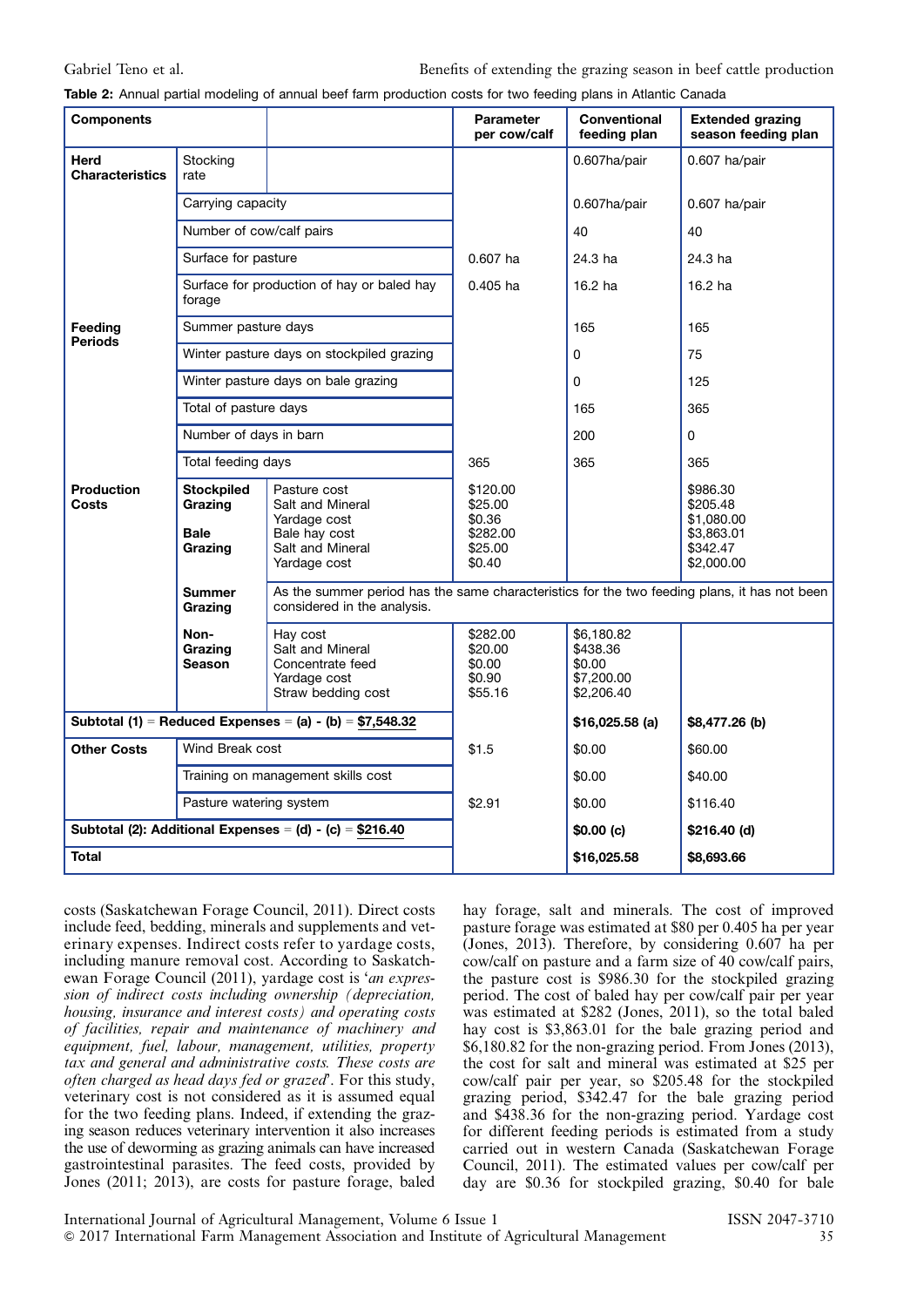<span id="page-4-0"></span>grazing and \$0.90 for the non-grazing season. This leads to a respective yardage cost of \$1,080.00 for the stockpiled grazing period, \$2,000.00 for the bale grazing period and \$7200 for the non-grazing period. The straw bedding cost is the amount spent to purchase bedding used to feed animals in the barn during winter. This cost, estimated at \$55.16 per cow/calf pair per year, was obtained from a report on Prince Edward Island (PEI) cost of production (PEI Cattle Producers, 2013). For 40 cow/calf pairs, straw bedding cost corresponds to \$2,206.40 per year. Straw bedding is no longer required under the extended grazing season feeding plan given the fact that animals are raised completely on pasture, so this is an expense item avoided in the alternate feeding plan.

The last component refers to additional indirect costs associated with the alternate plan. This includes the costs for windbreak, pasture watering system and training on management skills. Apart from the cost for training on management skills, the two other costs were estimated from a study carried out in western Canada (Manitoba Agriculture Food and Rural Development, 2015). For the windbreak, the data shows that it could cost up to \$2.91 per cow per year. However, given the physical characteristics of the Atlantic region with a lot of trees that can potentially play the role of windbreak, farmers should not have to spend much money on a windbreak. The value of a windbreak was estimated at \$1.50 per cow/calf per year, which equals to \$60 for 40 cow/calf pairs per year. The watering system cost was estimated from western Canada data at \$2.91 per cow per year, a total amount of \$116.40 for 40 cow/calf pairs per year. The cost for training on management skills was estimated at \$40 as a reasonable cost per farmer per year to develop skills on grazing management and strategies to extend the grazing season. We assume this training hosted by the local beef farmers' association using the participation fees of each member.

This partial modelling of beef farm production costs shows two important outputs: subtotal (1) and subtotal (2). Subtotal (1) refers to expenses for the conventional feeding plan that will be avoided by extending the grazing season. Subtotal (2) refers to additional expenses from the extended grazing season feeding plan that are

Table 3: Partial budgeting of beef farm production costs in Atlantic Canada

| 1. Reduced Expenses = Subtotal $(1)$ = \$7 548.32              |  |  |  |  |  |
|----------------------------------------------------------------|--|--|--|--|--|
| 2. Additional Expenses = Subtotal $(2)$ = \$216.40             |  |  |  |  |  |
| 3. Difference $(1-2) = $7,331.92$                              |  |  |  |  |  |
| This indicates that the net financial benefit of the alternate |  |  |  |  |  |
| plan exceeds the net financial benefit of the base plan.       |  |  |  |  |  |

not required with the conventional feeding plan. These results are summarised in Table 3.

### Beef Performance Under an Extended Grazing Season Scenario

The performance of beef cattle under extended grazing season conditions were analysed through calculation of their average body weight (BW) and body condition scores (BCS) while on bale grazing at NRF. The available data obtained from NRF were animals' BW and BCS at the time they began the bale grazing period and again when the bale grazing period ended. These data were used to calculate the average daily weight gain and the average rate of change in body condition scores. Animals were bale grazed during three successive winter periods: the first period with 68 beef cattle from December 11, 2013 to February 24, 2014; the second period with 61 beef cattle from December 16, 2014 to March 09, 2015; and the third period with 59 beef cattle from December 29, 2015 to March 08, 2016. For all three grazing periods, animals were introduced on bale grazing while they were in the middle of pregnancy. The scale used for BCS at NRF is 1-9 points and the calving period is during the spring, usually in April or early May. The results are summarised in Table 4.

# 5. Discussion

This section discusses the results of the economic analysis of extending the grazing season in Atlantic beef production. The results show that extending the grazing can contribute to reducing farm production costs, and demonstrate that beef cattle are able to maintain good performance under an extended grazing season system in Atlantic Canada. These results are discussed below.

### Extending the Grazing Season Contributes to Reducing Beef Production Costs

Comparing the total annual partial budget cost of \$16,025 for the base plan and \$8,693 for the alternate plan [\(Table 2](#page-3-0)), there is a reduction of 54% of the annual partial budget cost allowed by the alternate plan. Indeed, the alternate plan can contribute to avoiding an expense of \$7,331.92 per farm per year through eliminating and/ or reducing the overwintering costs for feed (16%), yardage (55%) and straw bedding (29%) ([Figure 2\)](#page-5-0).

With the extended grazing season feeding plan, animals are raised completely on pasture, which means that a farmer will no longer need to spend \$2,206.40 per year for straw bedding. Keeping animals on pasture also offers the opportunity for Atlantic beef farmers to save

Table 4: Animal Body Weight (BW) gain and BCS change under winter bale grazing in Atlantic Canada

|                                    | <b>Periods</b>               | Animal head | Average weight | <b>Average BCS</b> |
|------------------------------------|------------------------------|-------------|----------------|--------------------|
| 1 <sup>st</sup> Period (65 days)   | Put into bale grazing        |             | 1574.5         | 7.2                |
|                                    | Taken out of bale grazing    | 68          | 1582.5         | 5.9                |
|                                    | BW gain (lbs) and BCS change |             | $+0.1$         | $-1.3$             |
| 2 <sup>nd</sup> Period (85 days)   | Put into bale grazing        | 61          | 1600.2         | 6.4                |
|                                    | Taken out of bale grazing    | 61          | 1645.9         | 6.3                |
|                                    | BW gain (lbs) and BCS change |             | $+0.5$         | $-0.1$             |
| , 3 <sup>rd</sup> Period (70 days) | Put into bale grazing        | 59          | 1536.2         | 6.5                |
|                                    | Taken out of bale grazing    | 59          | 1570.7         | 6.7                |
|                                    | BW gain (lbs) and BCS change |             | $+0.5$         | $+0.2$             |

ISSN 2047-3710 International Journal of Agricultural Management, Volume 6 Issue 1 36 & 2017 International Farm Management Association and Institute of Agricultural Management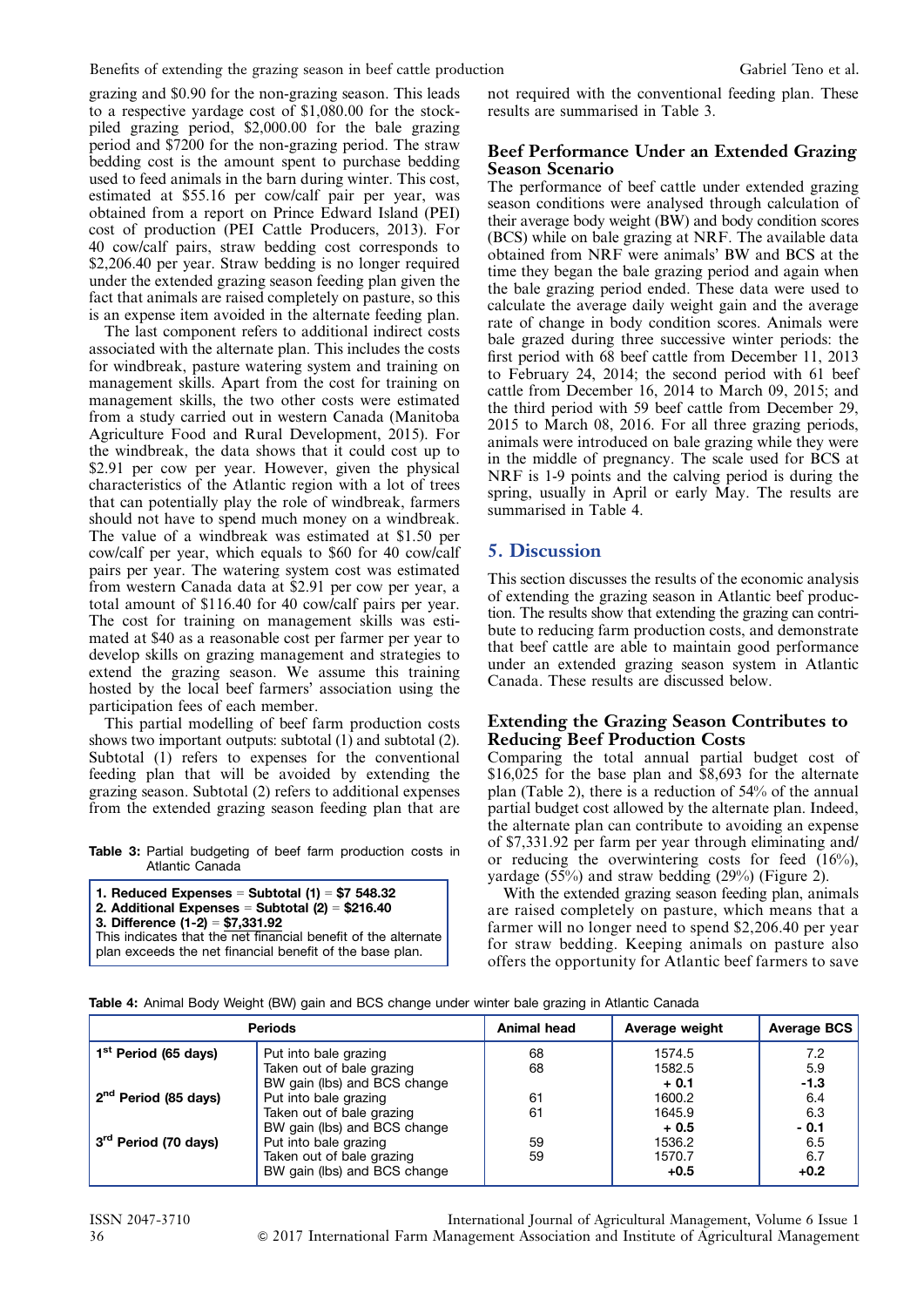<span id="page-5-0"></span>

Figure 2: Expenses avoided per beef farm per year by extending the grazing season



Figure 3: Expenses avoided per cow/calf days of winter grazing

additional costs including feed, building depreciation and repairs, machinery, fuel, labour and manure removal. The model shows that feed and yardage costs can be reduced by \$1,221.92 and \$4,120 respectively. This means a total cost of \$7548.32 avoided, with a net cost saved of \$7,331.92 per year, by taking into account the additional costs of \$216.40 for windbreak, watering system and management training.

The period considered for the study is the overwintering period from November to mid-May (200 days), as the summer period is not taken into account. By considering the 200 days of overwintering period, the model indicates that extending the grazing season can lead to a saving of \$0.92 per cow/calf per day. Thus as the number of cattle days on pasture increases, the greater the reduction in production costs (Figure 3).

Extending the grazing season is thus the most economically efficient feeding plan for Atlantic beef farmers. This result corroborates many results from western Canada showing the contribution of extending the grazing season to reducing winter production costs in beef production (Kaliel, 2004; Baron et al., 2014; McCartney et al., 2004). Atlantic beef farmers may thus improve the financial viability of their farm through the adoption of the extended grazing season feeding plan in their production system.

#### Extending the Grazing Season Does not Compromise Animals' Performance

Animals began bale grazing when they were in the middle of pregnancy. This makes it difficult to obtain a reliable body weight gain due to the interaction of the weight of maternal tissues with specific physiological stages such as pregnancy (Gionbelli et al., 2015). In this situation, the body condition score, closely related to beef reproductive efficiency, is a more reliable indicator of the nutritional status of beef cattle (Rasby, Stalker and Funston, 2007).

The body condition score presents two advantages to help estimate the probability of re-breeding as well as calving condition. A high BCS may result in calving issues, mainly due to increased dystocia; while a low BCS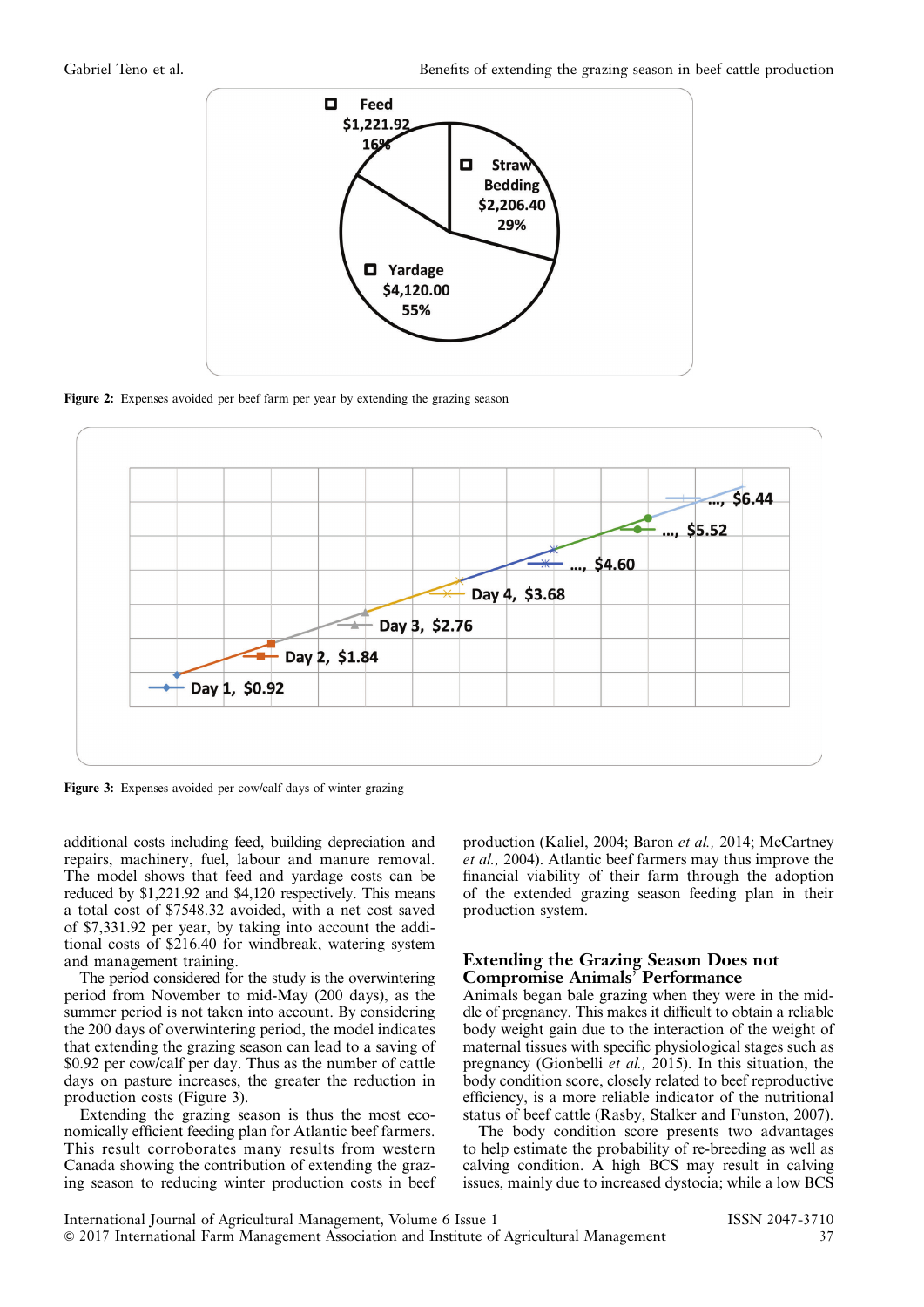may compromise beef re-breeding capacity, mainly by increasing the post-partum interval. These situations could result in reduced income for the beef farmer. According to Parsons (2009), it is recommended that mature cows calve with a BCS of at least 5 and not more than 7. At NRF, it is generally expected that cattle will calve with a BCS between 5.5 and 6.5. The BCS at calving time of cows that bale grazed fall between 5.9 and 6.7 [\(Table 4](#page-4-0)) and thus are appropriate to allow for good reproductive performance. These results, along with the observations of beef specialists who conducted the study at NRF, reflect that animals at NRF have been able to maintain good performance on winter bale grazing.

Given the results of three bale grazing trials at NRF it is possible to say that, in the Atlantic region, beef cattle are able to maintain good performance in an extended grazing season feeding system. This result corroborates the results from western Canada showing that animals' performance on extended grazing season approaches were comparable to conventional feeding practices (Kelln et al., 2011; Baron et al., 2014). An extended grazing season feeding plan can thus procure an output comparable to the conventional feeding plan in Atlantic beef production.

# 6. Conclusions and Implications

The aim of the study was to determine, in comparison to the conventional feeding approach, the advantages and expected value of extending the grazing season in Atlantic beef production using stockpiled and baled forage. The purpose was to identify the most efficient feeding plan for Atlantic beef farmers using the partial budgeting approach.

The results show that, compared to the conventional feeding plan in Atlantic Canada, an extended grazing season approach is a more efficient feeding plan for Atlantic beef farmers. An extended grazing season feeding plan can reduce by 54% the total annual production cost for feed, yardage and straw bedding, compared to the conventional feeding plan. Indeed, extending the grazing season can contribute to avoiding expenses of \$7,331.92 per farm per year through eliminating and/or reducing overwintering costs for feed (16% reduction), yardage (55% reduction) and straw bedding (29% reduction). A detailed analysis shows a saving of \$0.92 in overwintering production costs per cow/calf per day. Therefore, as the number of cattle days on pasture increases, the greater the reduction in production costs will be. Furthermore, the results of animals' performance on winter bale grazing in Atlantic Canada show that the animals' weight and body condition score are at desirable levels.

The extended grazing season feeding plan could be an alternative solution to enhance beef farm financial viability in Atlantic Canada. In addition, it can also contribute to the sustainable development of beef farms through services provided by grassland systems such as carbon sequestration, recreation functions and environmental protection. These results reflect the need for forage and beef cattle production specialists to support and promote the adoption of extending the grazing season techniques for beef production in Atlantic Canada. This support could involve awareness, training on grazing management skills, workshops and participatory research.

# About the authors

Gabriel Teno is veterinarian and agricultural Economist. He currently works as research assistant with the Department of Agriculture and Agri-Food Canada.

Holly Mayer is agricultural economist. She currently works as senior analyst with the Department of Agriculture and Agri-Food Canada.

Dorothée Buccanfuso is full professor in the Department of Economics at University of Sherbrooke (QC), Canada.

John Duynisveld is forage and beef production specialist. He currently works as research biologist with the Department of Agriculture and Agri-Food Canada.

Tanya Dykens is biologist and research extension specialist. She currently works as knowledge and technology transfer officer with the Department of Agriculture and Agri-Food Canada.

# Acknowledgement

We would like to acknowledge Agriculture and Agri-Food Canada for funding this study. We also thank the following persons for their contribution to this study: Jonathan Wort (Perennia, Truro), Darren Bruhjell (AAFC, Lacombe), Cedric Macleod (MacLeod Agronomics, New Brunswick) and Emmanuel Yiridoe (Dalhousie Agriculture Campus, Truro). We would also like to thank the Maritime Beef Council for their support.

# REFERENCES

- Aasen, A., Baron, V.S., Clayton, G.W., Dick, A.C., and McCartney, D.H. (2004) Swath grazing potential of spring cereals, field pea and mixtures with other species. Contribution no. 1028, Canadian journal of plant science, pp.1051–1058. DOI: 10.4141/ P03-143.
- Arsenault, N., Tyedmers, P., and Fredeen, A.H. (2009) Comparing the environmental impacts of pasture-based and confinement-based dairy systems in Nova Scotia (Canada) using life cycle assessment. International Journal of Agricultural Sustainability, 7(1) 19-41. DOI: 10.3763/ijas.2009. 0356.
- Baron, V.S., Aasen, A., Oba, M., Dick, A.C., Salmon, D.F., Basarab, J.A., and Stevenson, C.F. (2012) Swath Grazing Potential for Small-Grain Species with a Delayed Planting Date. Agronomy Journal, 104:393–404 DOI:10.2134/agronj 2011.0234.(2012).
- Baron, V.S., Doce, R.R., Basarab, J., and Dick, C. (2014) Swath grazing triticale and corn compared to barley and a traditional winter feeding method in central Alberta. In Canadian journal of plant science, 13p. DOI: 10.4141/ cjps2013-412.
- Baron, V.S., and McCartney, D. (2014) Extending the grazing season with stockpiled forages. AAFC No. 12299E. 3p. Available through: Agriculture and Agri-Food Canada PubliCentrale website <[http://publicentrale-ext.agr.gc.ca/index](http://publicentrale-ext.agr.gc.ca/index-eng.cfm)[eng.cfm](http://publicentrale-ext.agr.gc.ca/index-eng.cfm) > [Accessed 21 December 2016].
- Beauchemin, K., Janzen, H., Little, S., McAllister, T., and McGinn, S. (2010) Life cycle assessment of greenhouse gas emissions from beef production in western Canada: A case study. Agriculture Systems, 103:371-379. DOI: 10.1016/j.agsy.2010. 03.008.
- Boehlje, M.D., and Eidman, V.R. (1984) Farm Management John Wiley and Sons, New York.
- Boval, M., and Dixon, R.M. (2012) The importance of grasslands for animal production and other functions: a review on management and methodological progress in the tropics. Animal (2012), 6:5, pp 748–762. DOI: 10.1017/S1751731112000304.